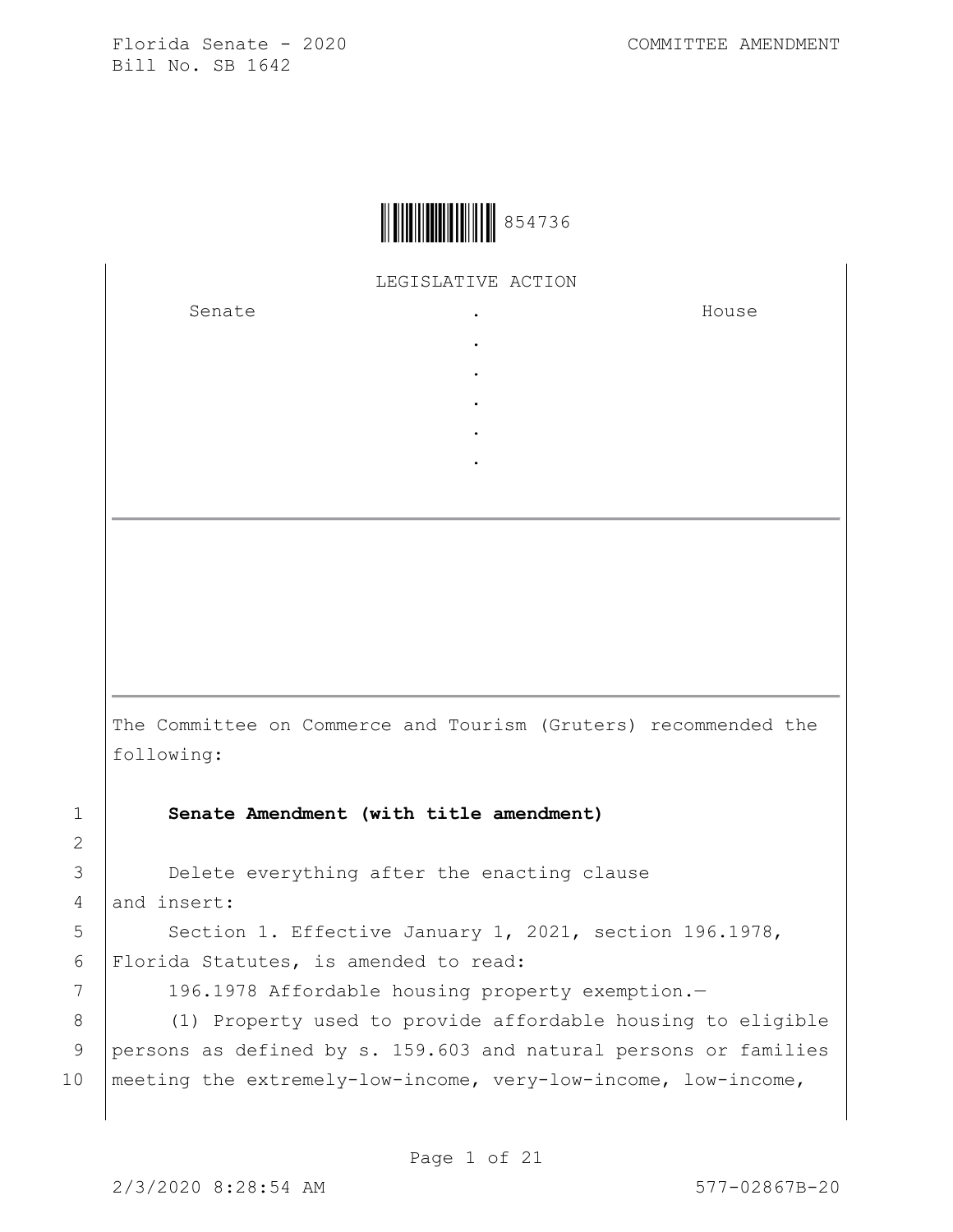

11 or moderate-income limits specified in s. 420.0004, which is 12 | owned entirely by a nonprofit entity that is a corporation not 13 | for profit, qualified as charitable under s.  $501(c)$  (3) of the 14 Internal Revenue Code and in compliance with Rev. Proc. 96-32, 15 1996-1 C.B. 717, is considered property owned by an exempt 16 entity and used for a charitable purpose, and those portions of 17 the affordable housing property that provide housing to natural 18 persons or families classified as extremely low income, very low 19 income, low income, or moderate income under s. 420.0004 are 20 exempt from ad valorem taxation to the extent authorized under 21 |s. 196.196. All property identified in this subsection section 22 | must comply with the criteria provided under s. 196.195 for 23 determining exempt status and applied by property appraisers on  $24$  an annual basis. The Legislature intends that any property owned 25  $\vert$  by a limited liability company which is disregarded as an entity 26 for federal income tax purposes pursuant to Treasury Regulation 27  $\vert$  301.7701-3(b)(1)(ii) be treated as owned by its sole member.

 (2)(a) Notwithstanding ss. 196.195 and 196.196, property in  $\vert$  a multifamily project that meets the requirements of this paragraph is considered property used for a charitable purpose 31 and shall receive a 100  $50$  percent discount from the amount of 32 ad valorem tax otherwise owed beginning in the 16th with the 33 January 1 assessment after the 15th completed year of the term 34 of the recorded agreement on those portions of the affordable housing property that provide housing to natural persons or families meeting the extremely-low-income, very-low-income, or low-income limits specified in s. 420.0004. The multifamily project must:

39 1. Contain more than 70 units that are used to provide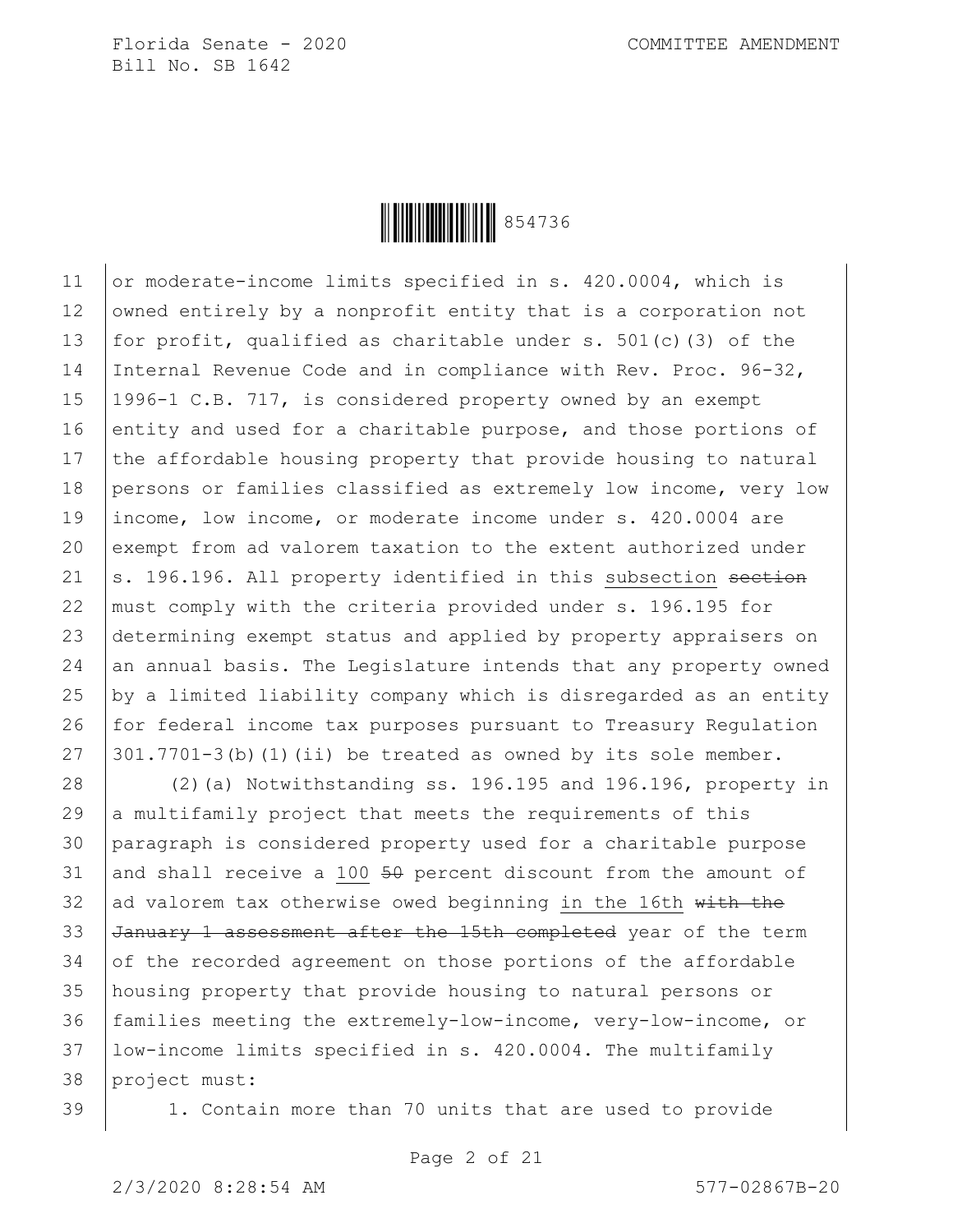

 affordable housing to natural persons or families meeting the extremely-low-income, very-low-income, or low-income persons limits specified in s. 420.0004; and

43 | 2. Be subject to an agreement with the Florida Housing Finance Corporation recorded in the official records of the county in which the property is located to provide affordable housing to natural persons or families meeting the extremely- low-income, very-low-income, or low-income limits specified in s. 420.0004.

 This discount terminates if the property no longer serves extremely-low-income, very-low-income, or low-income persons 52 pursuant to the recorded agreement.

 (b) To receive the discount under paragraph (a), a qualified applicant must submit an application to the county 55 property appraiser by March 1.

 (c) The property appraiser shall apply the discount by 57 reducing the taxable value on those portions of the affordable housing property that provide housing to natural persons or families meeting the extremely-low-income, very-low-income, or low-income limits specified in s. 420.0004 before certifying the 61 | tax roll to the tax collector.

62 | 1. The property appraiser shall first ascertain all other applicable exemptions, including exemptions provided pursuant to local option, and deduct all other exemptions from the assessed value.

66  $\vert$  2. One hundred  $F$ ifty percent of the remaining value shall be subtracted to yield the discounted taxable value.

3. The resulting taxable value shall be included in the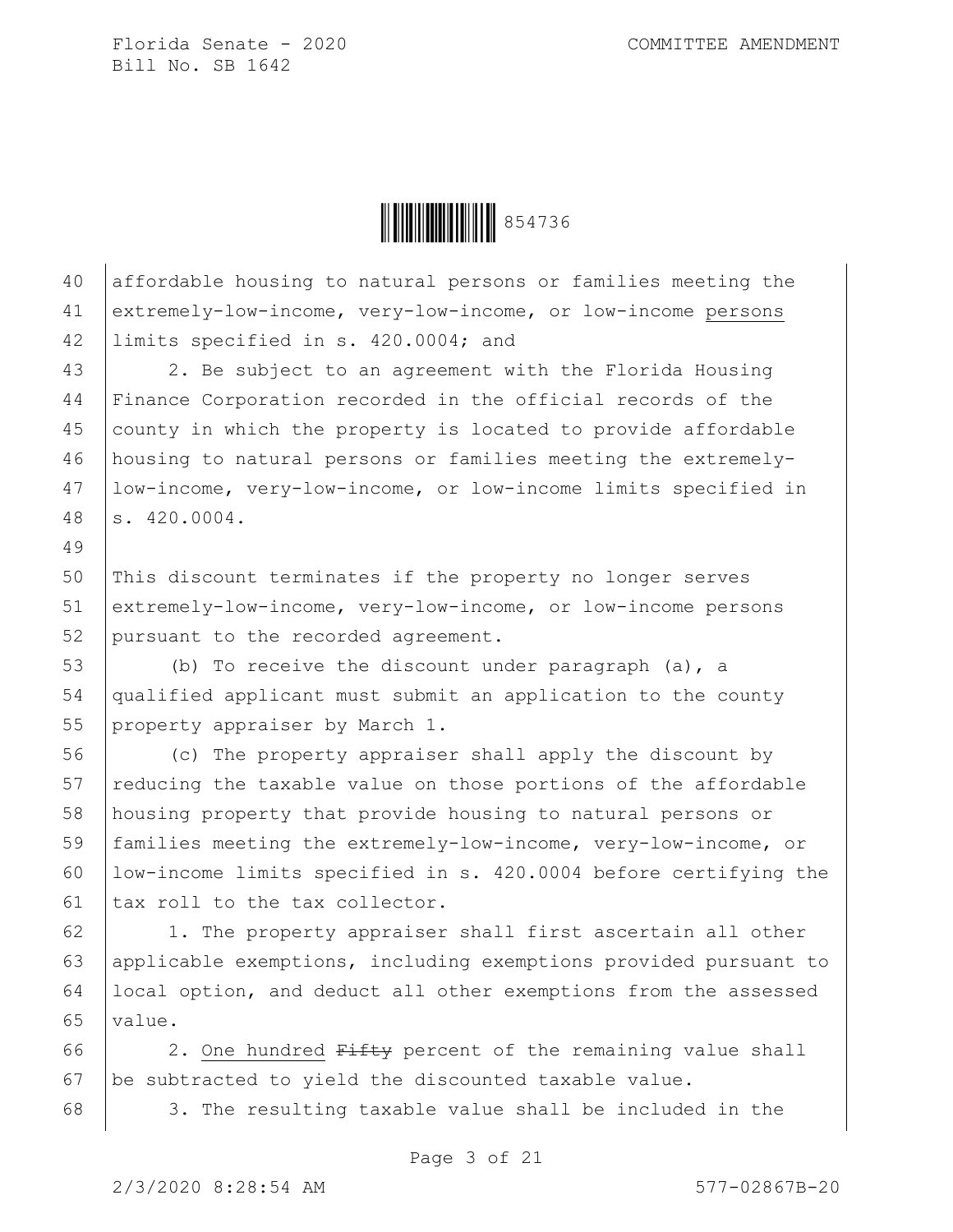Ì854736BÎ854736

| 69 | certification for use by taxing authorities in setting millage.  |
|----|------------------------------------------------------------------|
| 70 | 4. The property appraiser shall place the discounted amount      |
| 71 | on the tax roll when it is extended.                             |
| 72 | Section 2. Effective July 1, 2020, paragraph (fff) of            |
| 73 | subsection (7) of section 212.08, Florida Statutes, is amended,  |
| 74 | and paragraph (u) is added to subsection (5) of that section, to |
| 75 | read:                                                            |
| 76 | 212.08 Sales, rental, use, consumption, distribution, and        |
| 77 | storage tax; specified exemptions. The sale at retail, the       |
| 78 | rental, the use, the consumption, the distribution, and the      |
| 79 | storage to be used or consumed in this state of the following    |
| 80 | are hereby specifically exempt from the tax imposed by this      |
| 81 | chapter.                                                         |
| 82 | (5) EXEMPTIONS; ACCOUNT OF USE.-                                 |
| 83 | (u) Aircraft equipment used in governmental contracts.-          |
| 84 | Equipment, including electric and hydraulic ground power units,  |
| 85 | jet starter units, oxygen servicing and test equipment, engine   |
| 86 | trim boxes, and communications and avionics test sets, which is  |
| 87 | used to service, test, operate, upgrade, or configure aircraft   |
| 88 | for advanced training purposes as part of any contract with the  |
| 89 | United States Department of Defense or with a military branch of |
| 90 | a recognized foreign government, is exempt from the tax imposed  |
| 91 | by this chapter.                                                 |
| 92 | (7) MISCELLANEOUS EXEMPTIONS. - Exemptions provided to any       |
| 93 | entity by this chapter do not inure to any transaction that is   |
| 94 | otherwise taxable under this chapter when payment is made by a   |
| 95 | representative or employee of the entity by any means,           |
| 96 | including, but not limited to, cash, check, or credit card, even |
| 97 | when that representative or employee is subsequently reimbursed  |
|    |                                                                  |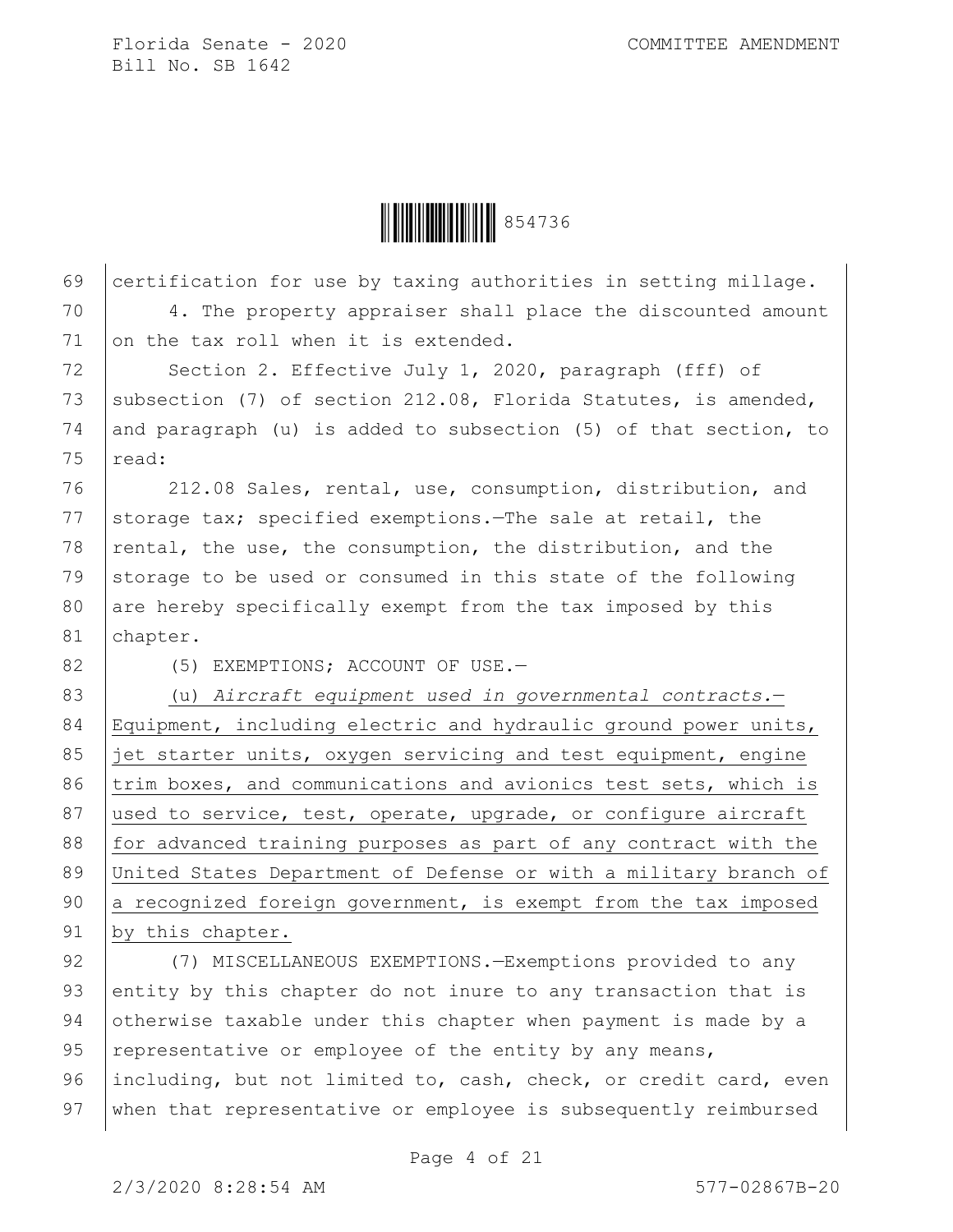

98  $\vert$  by the entity. In addition, exemptions provided to any entity by 99 this subsection do not inure to any transaction that is 100 otherwise taxable under this chapter unless the entity has 101 obtained a sales tax exemption certificate from the department 102 or the entity obtains or provides other documentation as 103  $\vert$  required by the department. Eligible purchases or leases made 104  $\vert$  with such a certificate must be in strict compliance with this 105 subsection and departmental rules, and any person who makes an 106 exempt purchase with a certificate that is not in strict 107 compliance with this subsection and the rules is liable for and 108 shall pay the tax. The department may adopt rules to administer 109 this subsection.

110 (fff) *Aircraft temporarily in the state.*—

111 | 1. An aircraft owned by a nonresident is exempt from the 112 use tax imposed under this chapter if the aircraft enters and 113 | remains in this state for less than a total of 21 days during 114 the 6-month period after the date of purchase. The temporary use 115 of the aircraft and subsequent removal from this state may be 116 proven by invoices for fuel, tie-down, or hangar charges issued 117 by out-of-state vendors or suppliers or similar documentation 118  $\vert$  that clearly and specifically identifies the aircraft. The 119 exemption provided in this subparagraph is in addition to the 120 exemptions provided in subparagraphs 2. and 3. subparagraph 2. 121 and s. 212.05 $(1)(a)$ .

122 2. An aircraft owned by a nonresident is exempt from the 123 use tax imposed under this chapter if the aircraft enters or 124 remains in this state exclusively for purposes of flight 125 training, repairs, alterations, refitting, or modification. Such 126 purposes shall be supported by written documentation issued by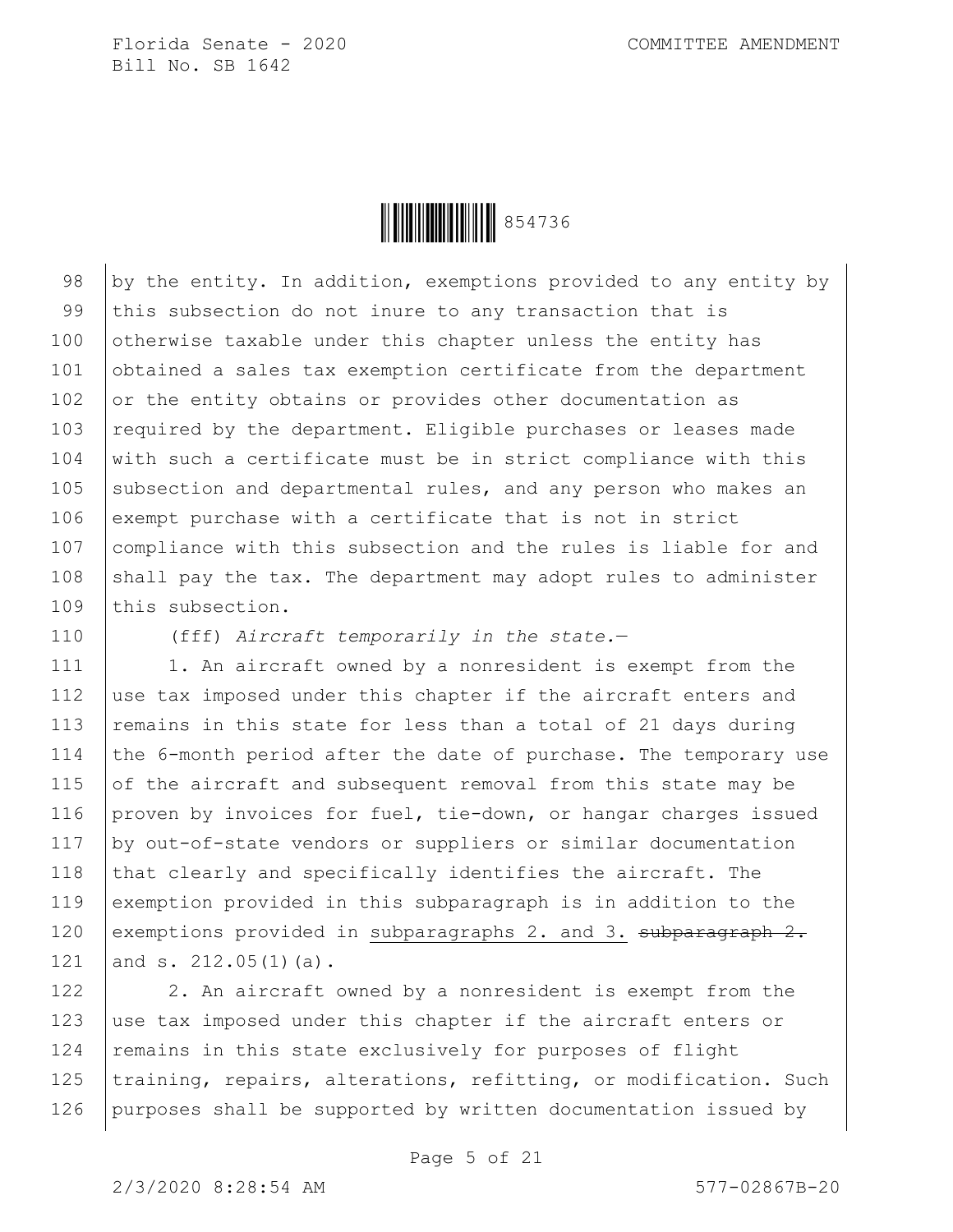**HEREBY** 854736

127 in-state vendors or suppliers which clearly and specifically 128 identifies the aircraft. The exemption provided in this 129 subparagraph is in addition to the exemptions provided in 130 subparagraph 1. and s.  $212.05(1)(a)$ .

131 3. An aircraft owned by a nonresident is exempt from the 132 use tax imposed under this chapter if the aircraft enters or 133 remains in this state exclusively to be used in service of a 134 contract with the United States Department of Defense or with a 135 military branch of a recognized foreign government. The 136 exemption provided in this subparagraph is in addition to the 137 exemptions provided in subparagraph 1. and s. 212.05(1)(a).

138 | Section 3. Effective October 1, 2020, paragraph (jjj) of 139 Subsection (7) of section 212.08, Florida Statutes, is amended 140  $\vert$  to read:

141 | 212.08 Sales, rental, use, consumption, distribution, and 142 storage tax; specified exemptions.—The sale at retail, the 143  $|$  rental, the use, the consumption, the distribution, and the 144 storage to be used or consumed in this state of the following 145 are hereby specifically exempt from the tax imposed by this 146 | chapter.

147 (7) MISCELLANEOUS EXEMPTIONS.—Exemptions provided to any 148 entity by this chapter do not inure to any transaction that is 149 otherwise taxable under this chapter when payment is made by a 150 representative or employee of the entity by any means, 151 | including, but not limited to, cash, check, or credit card, even 152 when that representative or employee is subsequently reimbursed 153 by the entity. In addition, exemptions provided to any entity by 154 this subsection do not inure to any transaction that is 155 otherwise taxable under this chapter unless the entity has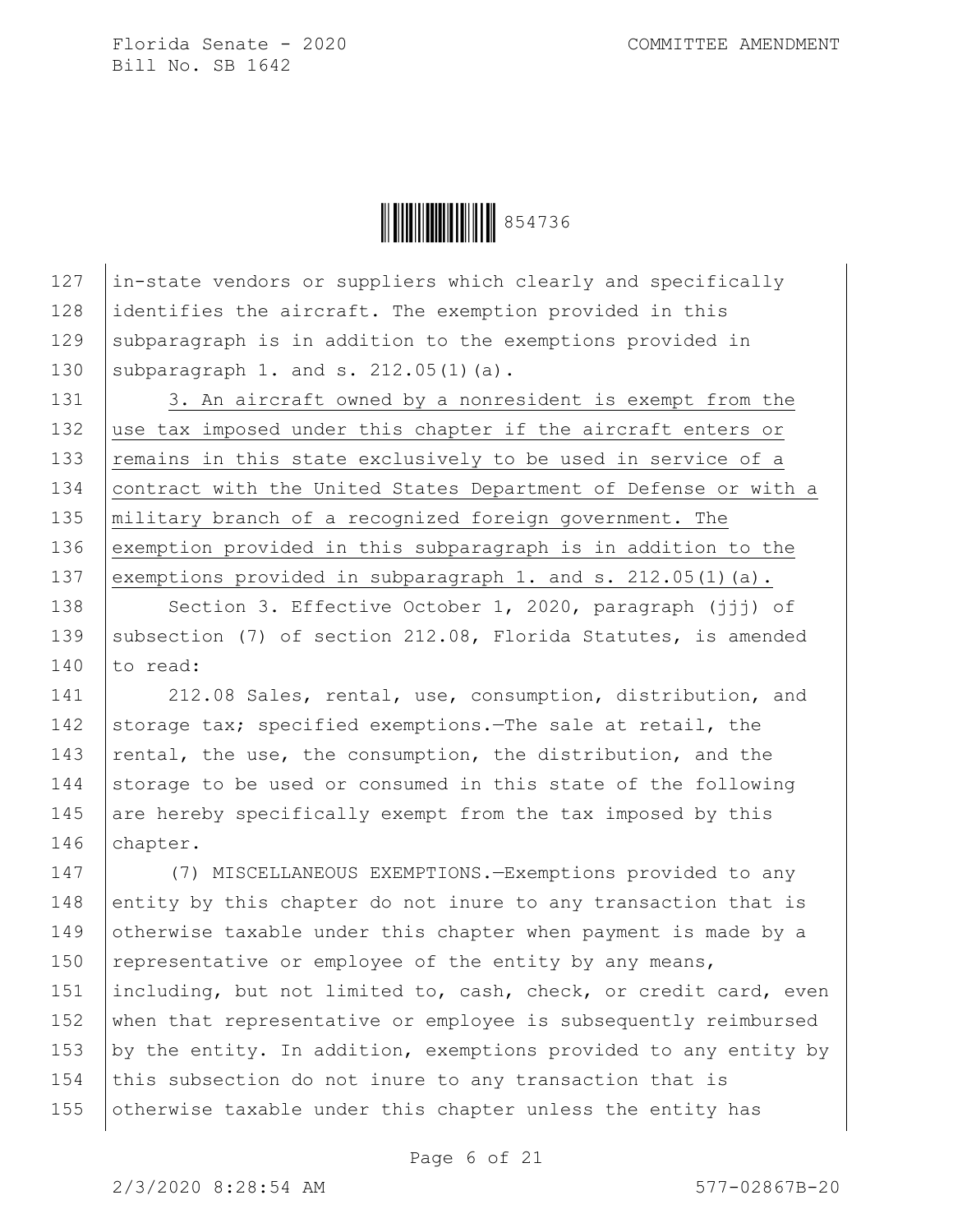

156  $\vert$  obtained a sales tax exemption certificate from the department 157  $\sigma$  or the entity obtains or provides other documentation as 158 required by the department. Eligible purchases or leases made 159  $\vert$  with such a certificate must be in strict compliance with this 160 subsection and departmental rules, and any person who makes an 161 exempt purchase with a certificate that is not in strict 162 compliance with this subsection and the rules is liable for and 163 shall pay the tax. The department may adopt rules to administer 164 this subsection.

165 (jjj) *Certain machinery and equipment.*—

166 | 1. Industrial machinery and equipment purchased by eligible 167 manufacturing businesses which is used at a fixed location in 168 this state for the manufacture, processing, compounding, or 169 production of items of tangible personal property for sale is 170 exempt from the tax imposed by this chapter. If, at the time of 171 purchase, the purchaser furnishes the seller with a signed 172 certificate certifying the purchaser's entitlement to exemption 173 pursuant to this paragraph, the seller is not required to 174 collect the tax on the sale of such items, and the department 175 shall look solely to the purchaser for recovery of the tax if it 176 determines that the purchaser was not entitled to the exemption.

177 | 2. For purposes of this paragraph, the term:

178 | a. "Eligible manufacturing business" means any business 179 whose primary business activity at the location where the 180 industrial machinery and equipment is located is within the 181 industries classified under NAICS codes 31, 32, 33, 112511, and 182 423930.

183 b. "Eligible postharvest activity business" means a 184 business whose primary business activity, at the location where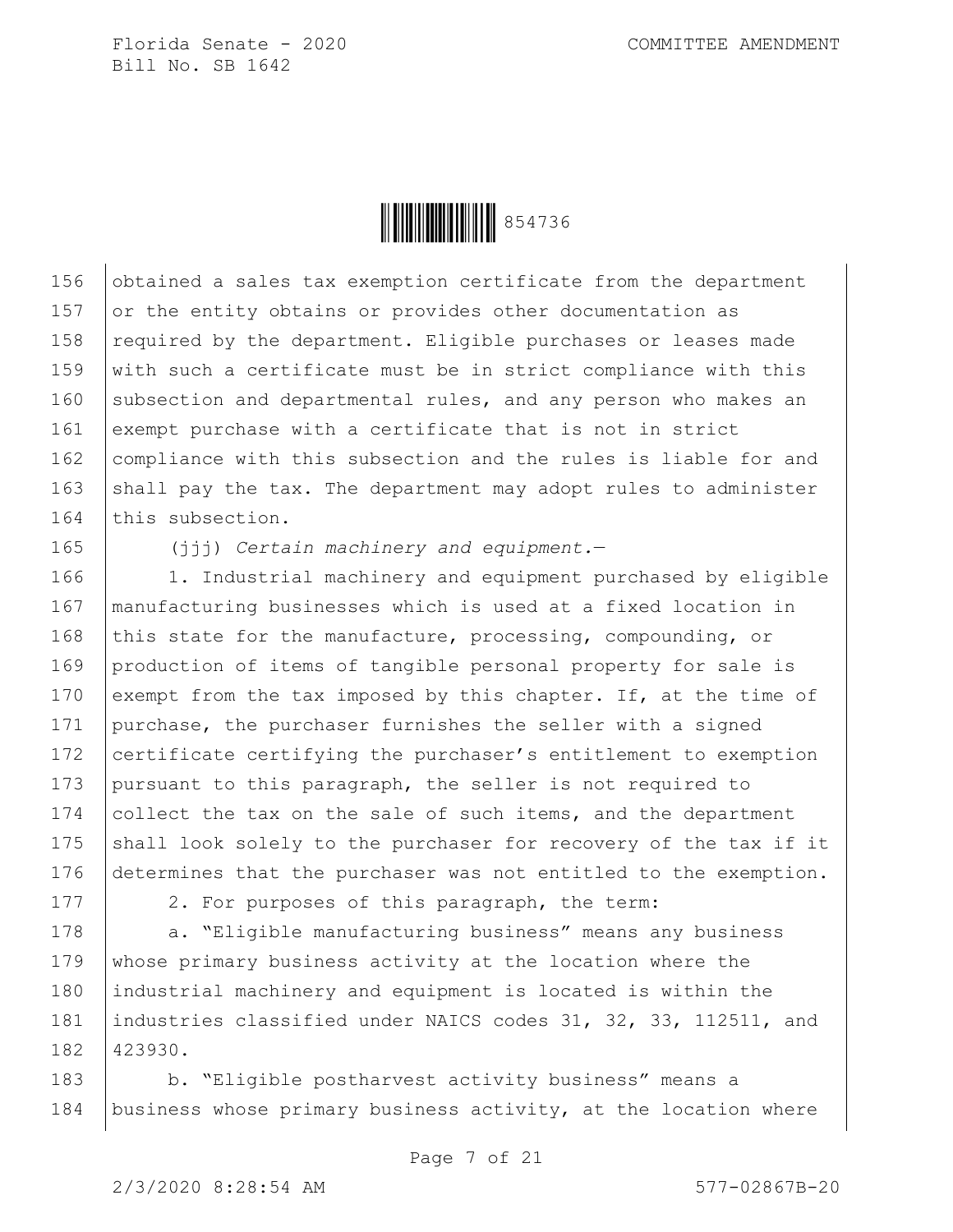

185 the postharvest machinery and equipment is located, is within 186 the industries classified under NAICS code 115114.

187 c. "NAICS" means those classifications contained in the 188 North American Industry Classification System, as published in 189 | 2007 by the Office of Management and Budget, Executive Office of 190 the President.

191 d. "Primary business activity" means an activity 192 representing more than 50 percent of the activities conducted at 193 the location where the industrial machinery and equipment or 194 postharvest machinery and equipment is located.

195 e. "Industrial machinery and equipment" means tangible 196 personal property or other property that has a depreciable life 197 of 3 years or more and that is used as an integral part in the 198 | manufacturing, processing, compounding, or production of 199 tangible personal property for sale. The term includes tangible 200 personal property or other property that has a depreciable life 201 of 3 years or more which is used as an integral part in the 202  $|$  recycling of metals for sale. A building and its structural 203 components are not industrial machinery and equipment unless the 204 building or structural component is so closely related to the 205 industrial machinery and equipment that it houses or supports 206 that the building or structural component can be expected to be 207  $|$  replaced when the machinery and equipment are replaced. Heating 208 and air conditioning systems are not industrial machinery and 209 equipment unless the sole justification for their installation 210 is to meet the requirements of the production process, even 211 though the system may provide incidental comfort to employees or 212  $|$  serve, to an insubstantial degree, nonproduction activities. The 213 term includes parts and accessories for industrial machinery and

Page 8 of 21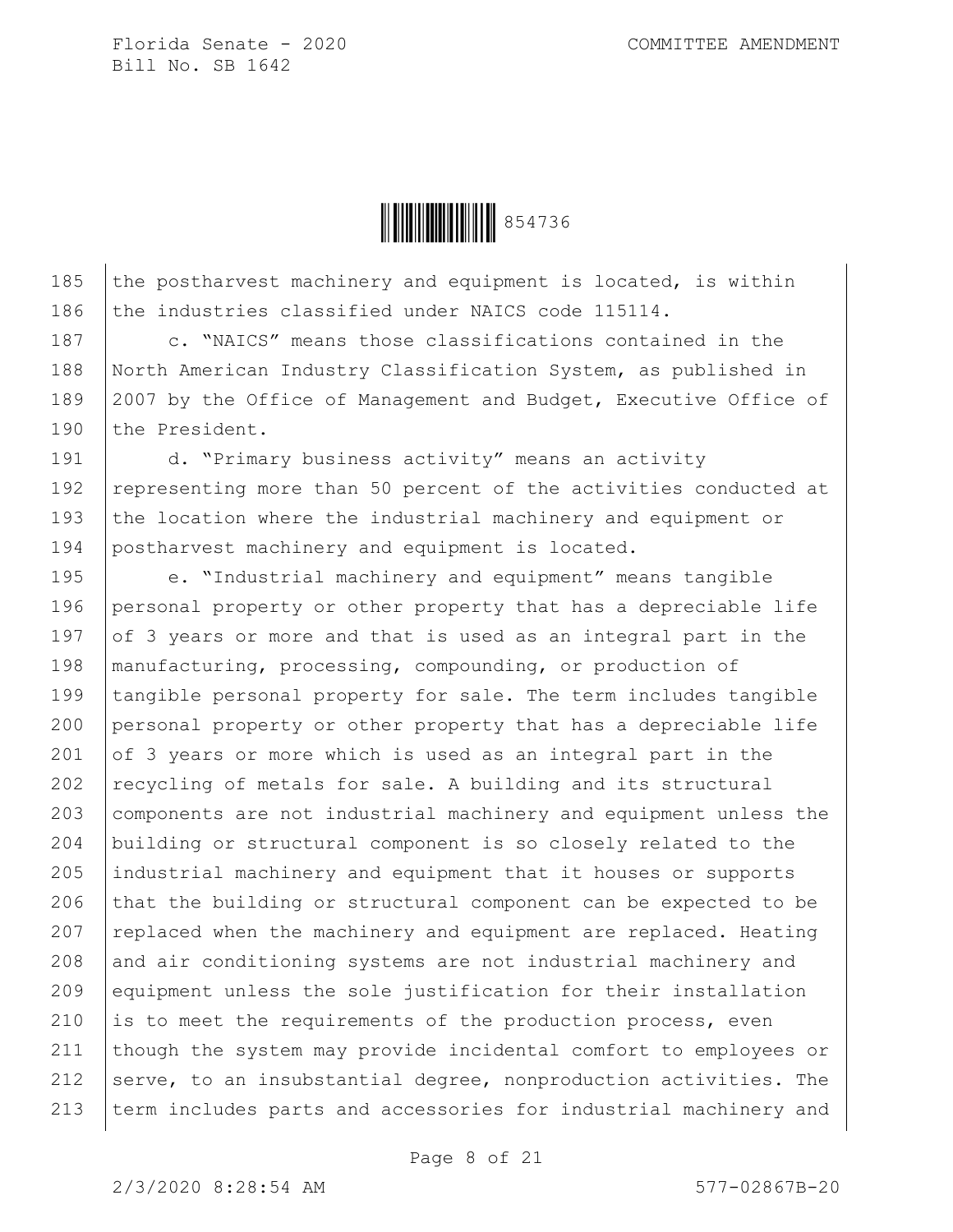

214 equipment only to the extent that the parts and accessories are necessary for the continued operation of the industrial machinery or equipment or were purchased before the date the  $\vert$  machinery and equipment were are placed in service.

218 | f. "Postharvest activities" means services performed on 219  $\vert$  crops, after their harvest, with the intent of preparing them 220 for market or further processing. Postharvest activities 221 include, but are not limited to, crop cleaning, sun drying, 222 shelling, fumigating, curing, sorting, grading, packing, and 223 | cooling.

224 g. "Postharvest machinery and equipment" means tangible 225 personal property or other property with a depreciable life of 3 226 vears or more which is used primarily for postharvest 227 activities. A building and its structural components are not 228 postharvest industrial machinery and equipment unless the 229 building or structural component is so closely related to the 230 postharvest machinery and equipment that it houses or supports 231 that the building or structural component can be expected to be 232 replaced when the postharvest machinery and equipment is 233 replaced. Heating and air conditioning systems are not 234 postharvest machinery and equipment unless the sole 235 justification for their installation is to meet the requirements 236 of the postharvest activities process, even though the system 237  $\vert$  may provide incidental comfort to employees or serve, to an 238 insubstantial degree, nonpostharvest activities.

239 3. Postharvest machinery and equipment purchased by an 240 eligible postharvest activity business which is used at a fixed 241 location in this state is exempt from the tax imposed by this 242 | chapter. All labor charges for the repair of, and parts and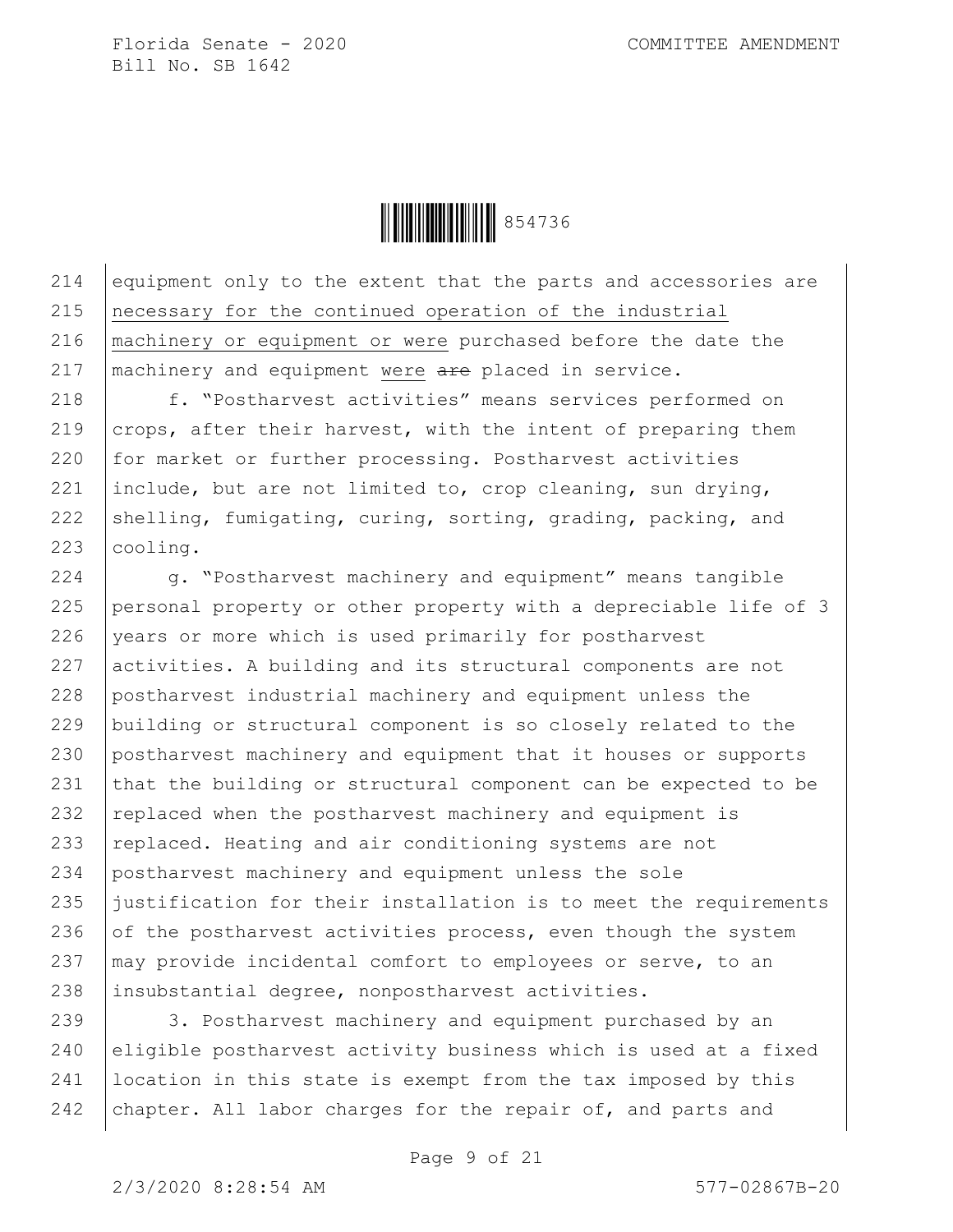

243 | materials used in the repair of and incorporated into, such 244 postharvest machinery and equipment are also exempt. If, at the 245 time of purchase, the purchaser furnishes the seller with a 246 signed certificate certifying the purchaser's entitlement to 247 exemption pursuant to this subparagraph, the seller is not 248 required to collect the tax on the sale of such items, and the 249 department shall look solely to the purchaser for recovery of 250 the tax if it determines that the purchaser was not entitled to 251 the exemption.

252 Section 4. Section 220.191, Florida Statutes, is amended to  $253$  read:

254 | 220.191 Capital investment tax credit.

255 (1) DEFINITIONS.—As used in For purposes of this section, 256  $the term:$ 

257 (a) "Commencement of operations" means the beginning of 258 active operations by a qualifying business of the principal 259 function for which a qualifying project was constructed.

260 (b) "Cumulative capital investment" means the total capital 261  $|$  investment in land, buildings, and equipment, and intellectual 262 property made in connection with a qualifying project during the 263 period from the beginning of construction or the start date of 264 the project to the commencement of operations or the completion 265 of the project, as applicable.

266 (c) "Eligible capital costs" means all expenses incurred by 267 a qualifying business in connection with the acquisition, 268 construction, installation, and equipping, and development of a 269 qualifying project during the period from the beginning of 270 construction or the start date of the project to the 271 | commencement of operations or the completion of the project, as

Page 10 of 21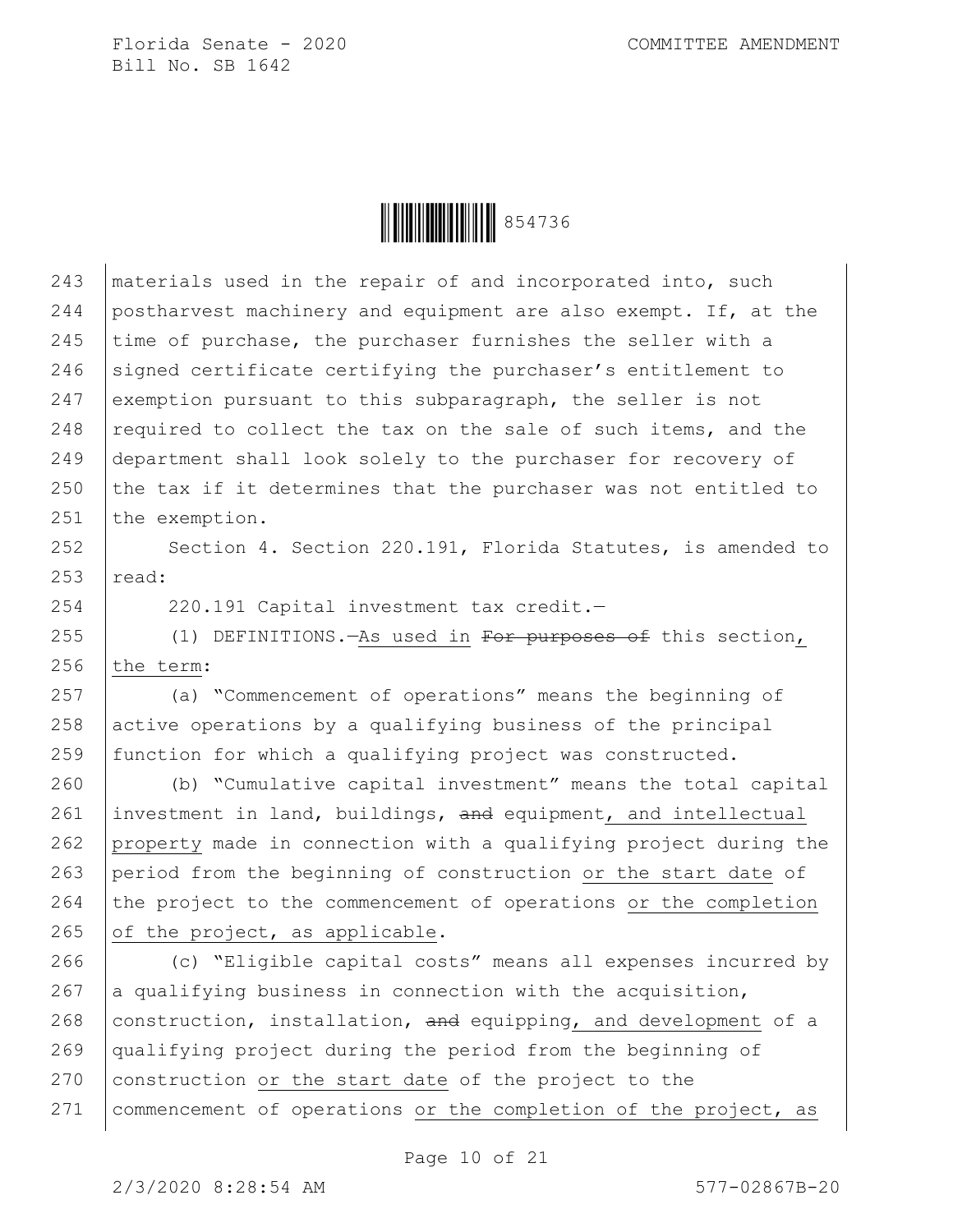

272 applicable, including, but not limited to:

273 1. The costs of acquiring, constructing, installing, 274 equipping, and financing a qualifying project, including all 275 obligations incurred for labor and obligations to contractors, 276 subcontractors, builders, and materialmen.

277 2. The costs of acquiring land or rights to land and any 278  $\vert$  cost incidental thereto, including recording fees.

279 3. The costs of architectural and engineering services, 280 including test borings, surveys, estimates, plans and 281 specifications, preliminary investigations, environmental 282 mitigation, and supervision of construction, as well as the 283 performance of all duties required by or consequent to the 284 acquisition, construction, installation, and equipping of a 285 qualifying project.

286 4. The costs associated with the installation of fixtures 287 and equipment; surveys, including archaeological and 288 environmental surveys; site tests and inspections; subsurface 289 site work and excavation; removal of structures, roadways, and 290 other surface obstructions; filling, grading, paving, and 291 provisions for drainage, storm water retention, and installation 292 of utilities, including water, sewer, sewage treatment, gas, 293 electricity, communications, and similar facilities; and offsite 294 construction of utility extensions to the boundaries of the 295 property.

296 3. For the development of intellectual property, the wages, 297  $|$  salaries, or other compensation paid to legal residents of this 298 state and the costs of newly purchased computer software and 299 hardware unique to the project, including servers, data 300 processing, and visualization technologies, which are located

2/3/2020 8:28:54 AM 577-02867B-20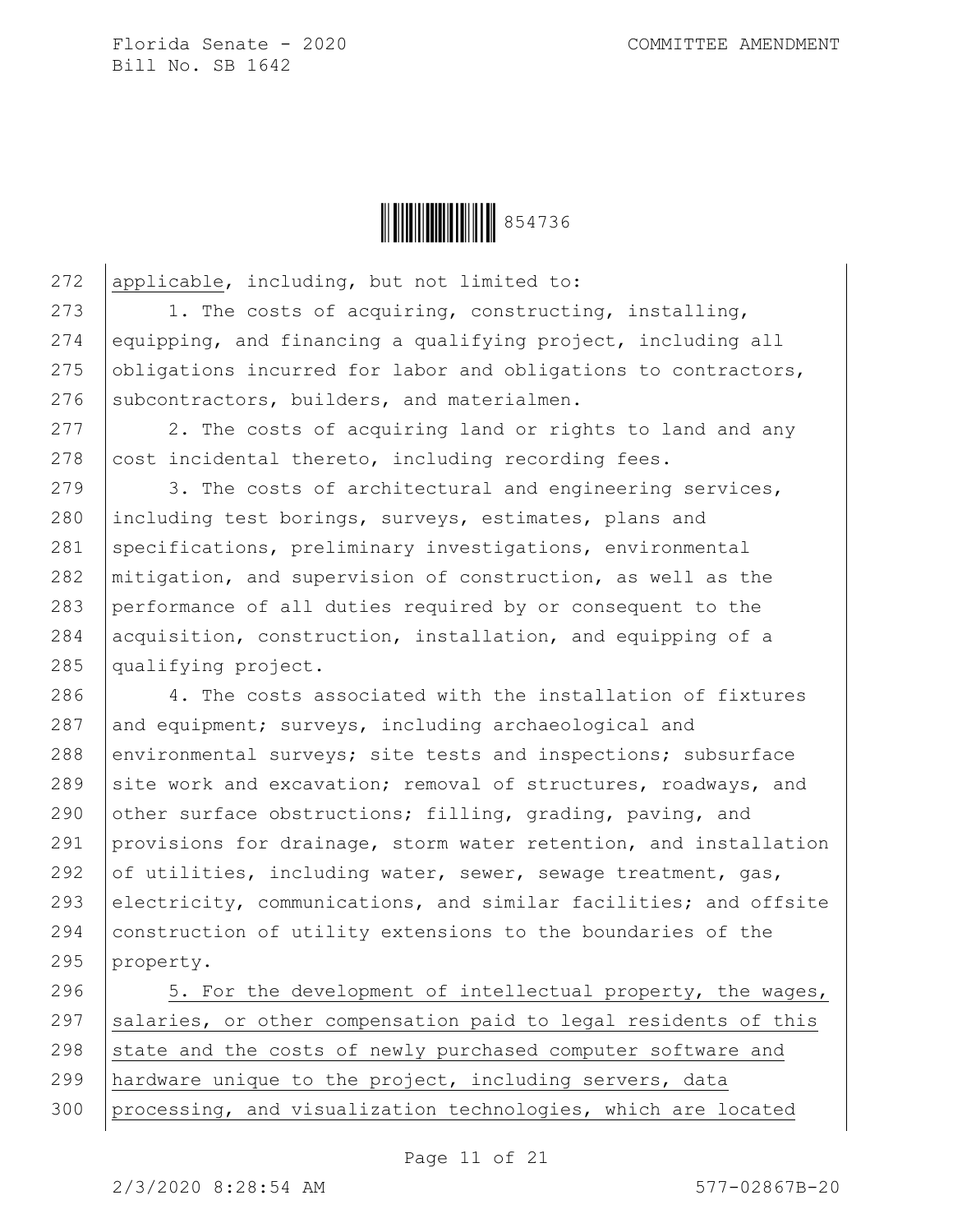

| 301 | and used exclusively in this state for the project.              |
|-----|------------------------------------------------------------------|
| 302 |                                                                  |
| 303 | Eligible capital costs shall not include the cost of any         |
| 304 | property previously owned or leased by the qualifying business.  |
| 305 | (d) "Income generated by or arising out of the qualifying        |
| 306 | project" means the qualifying project's annual taxable income as |
| 307 | determined by generally accepted accounting principles and under |
| 308 | s. 220.13.                                                       |
| 309 | (e) "Intellectual property" means a copyrightable project        |
| 310 | for which the eligible capital costs are principally paid        |
| 311 | directly or indirectly for the creation of the project. As used  |
| 312 | in this paragraph, the term "copyrightable project" includes,    |
| 313 | but is not limited to, a copyrightable software or multimedia    |
| 314 | application and its expansion content made available to an end   |
| 315 | user, internal development platforms that support the production |
| 316 | of multiple applications, cloud-based services that support the  |
| 317 | functionality of multiple applications, and copyrighted projects |
| 318 | registered with the United States Copyright Office which include |
| 319 | digital visualization and sound synchronization technologies.    |
| 320 | The project may not be intended for distribution solely inside   |
| 321 | this state, and at least 75 percent of forecasted revenues for   |
| 322 | the project must be from outside this state.                     |
| 323 | (f) "Jobs" means full-time equivalent positions, as that         |
| 324 | term is consistent with terms used by the Department of Economic |
| 325 | Opportunity and the United States Department of Labor for        |
| 326 | purposes of reemployment assistance tax administration and       |
| 327 | employment estimation, resulting directly from a project in this |
| 328 | state. The term does not include temporary construction jobs     |
| 329 | involved in the construction of the project facility.            |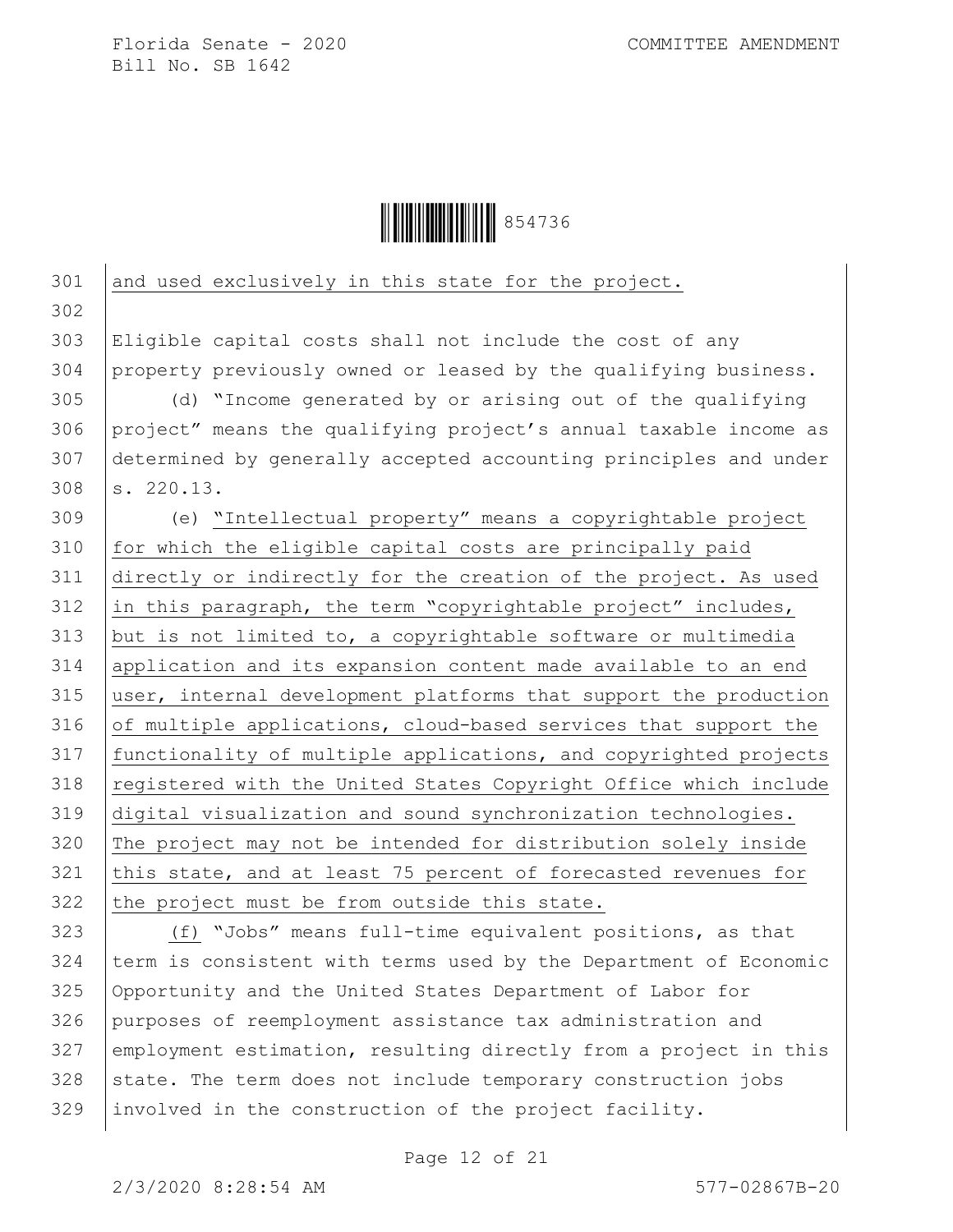

 $\left( \text{q}(f) + \text{q}(g) + \text{q}(g) + \text{q}(g) + \text{q}(g) + \text{q}(g) + \text{q}(g) + \text{q}(g) + \text{q}(g) + \text{q}(g) + \text{q}(g) + \text{q}(g) + \text{q}(g) + \text{q}(g) + \text{q}(g) + \text{q}(g) + \text{q}(g) + \text{q}(g) + \text{q}(g) + \text{q}(g) + \text{q}(g) + \text{q}(g) + \text{q}(g) + \text{q}(g) + \text{q}(g) + \text{q}(g) + \text{q}($  establishes a qualifying project in this state and which is 332 certified by the Department of Economic Opportunity to receive tax credits pursuant to this section.

334 (h) $\left\{\theta\right\}$  "Qualifying project" means a facility or project in 335 this state meeting one or more of the following criteria:

336 1. A new or expanding facility in this state which creates 337 at least 100 new jobs in this state and is in one of the high- impact sectors identified by Enterprise Florida, Inc., and certified by the Department of Economic Opportunity pursuant to  $\vert$  s. 288.108(6), including, but not limited to, aviation, 341 aerospace, automotive, and silicon technology industries. However, between July 1, 2011, and June 30, 2014, the requirement that a facility be in a high-impact sector is waived for any otherwise eligible business from another state which locates all or a portion of its business to a Disproportionally Affected County. For purposes of this section, the term "Disproportionally Affected County" means Bay County, Escambia County, Franklin County, Gulf County, Okaloosa County, Santa Rosa County, Walton County, or Wakulla County.

 2. A new or expanded facility in this state which is engaged in a target industry designated pursuant to the procedure specified in s. 288.106(2) and which is induced by 353 this credit to create or retain at least  $1,000$  jobs in this 354 state, provided that at least 100 of those jobs are new, pay an annual average wage of at least 130 percent of the average private sector wage in the area as defined in s. 288.106(2), and make a cumulative capital investment of at least \$100 million. Jobs may be considered retained only if there is significant

2/3/2020 8:28:54 AM 577-02867B-20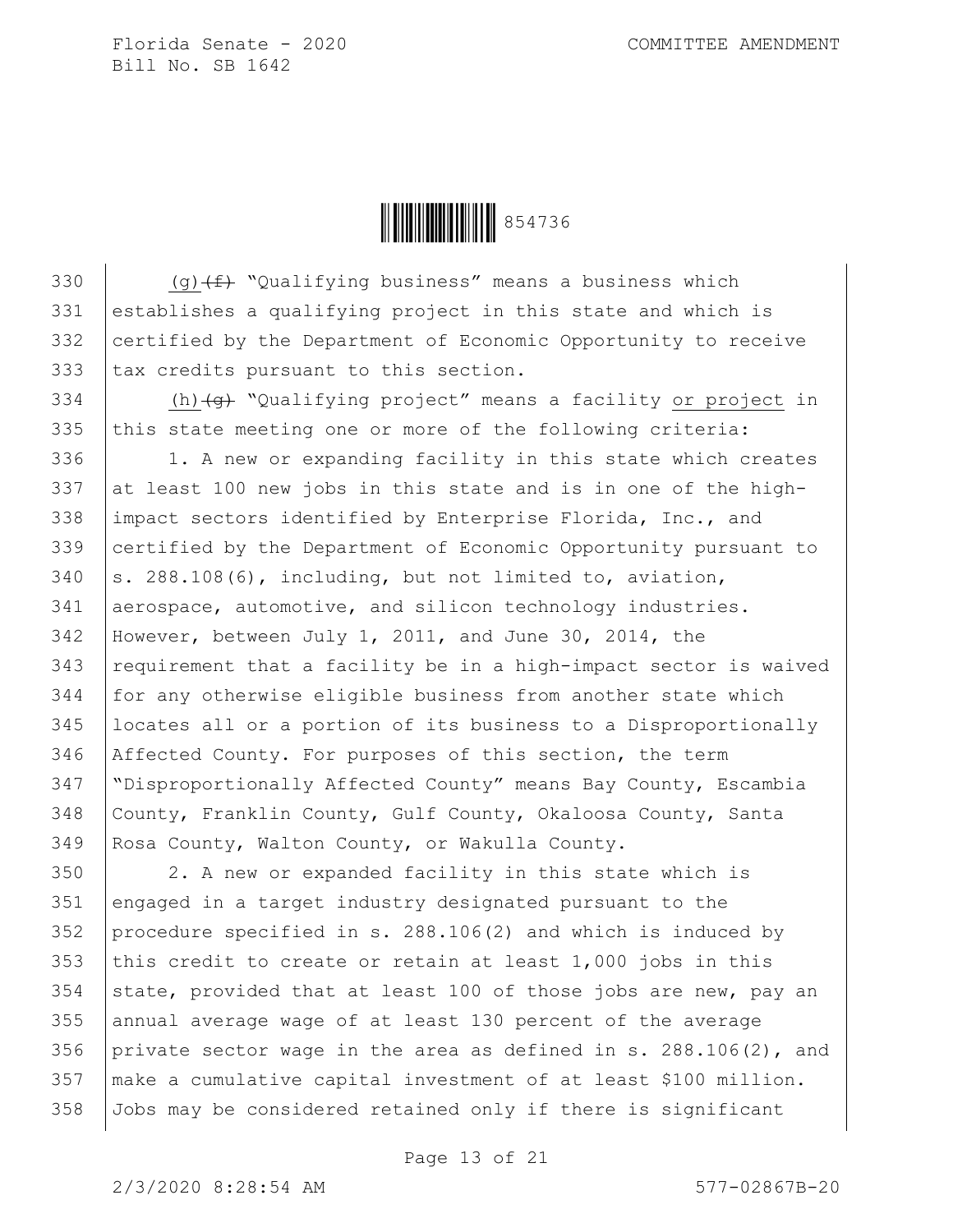

 evidence that the loss of jobs is imminent. Notwithstanding 360 subsection (2), annual credits against the tax imposed by this chapter may not exceed 50 percent of the increased annual corporate income tax liability or the premium tax liability generated by or arising out of a project qualifying under this subparagraph. A facility that qualifies under this subparagraph for an annual credit against the tax imposed by this chapter may 366 take the tax credit for a period not to exceed 5 years.

367 3. A new or expanded headquarters facility in this state which locates in an enterprise zone and brownfield area and is induced by this credit to create at least 1,500 jobs which on average pay at least 200 percent of the statewide average annual private sector wage, as published by the Department of Economic Opportunity, and which new or expanded headquarters facility makes a cumulative capital investment in this state of at least \$250 million.

375 4. For the creation of intellectual property, a qualifying 376 project may be made up of one or more projects with different start and completion dates. The annual average wage of the 378 project jobs in this state must be at least 150 percent of the 379 average private sector wage in the area as defined in s. 288.106(2)(c).

 (2)(a) An annual credit against the tax imposed by this 382 chapter shall be granted to any qualifying business in an amount equal to 5 percent of the eligible capital costs generated by a qualifying project, for a period not to exceed 20 years beginning with the commencement of operations of the project. Unless assigned as described in this subsection, the tax credit shall be granted against only the corporate income tax liability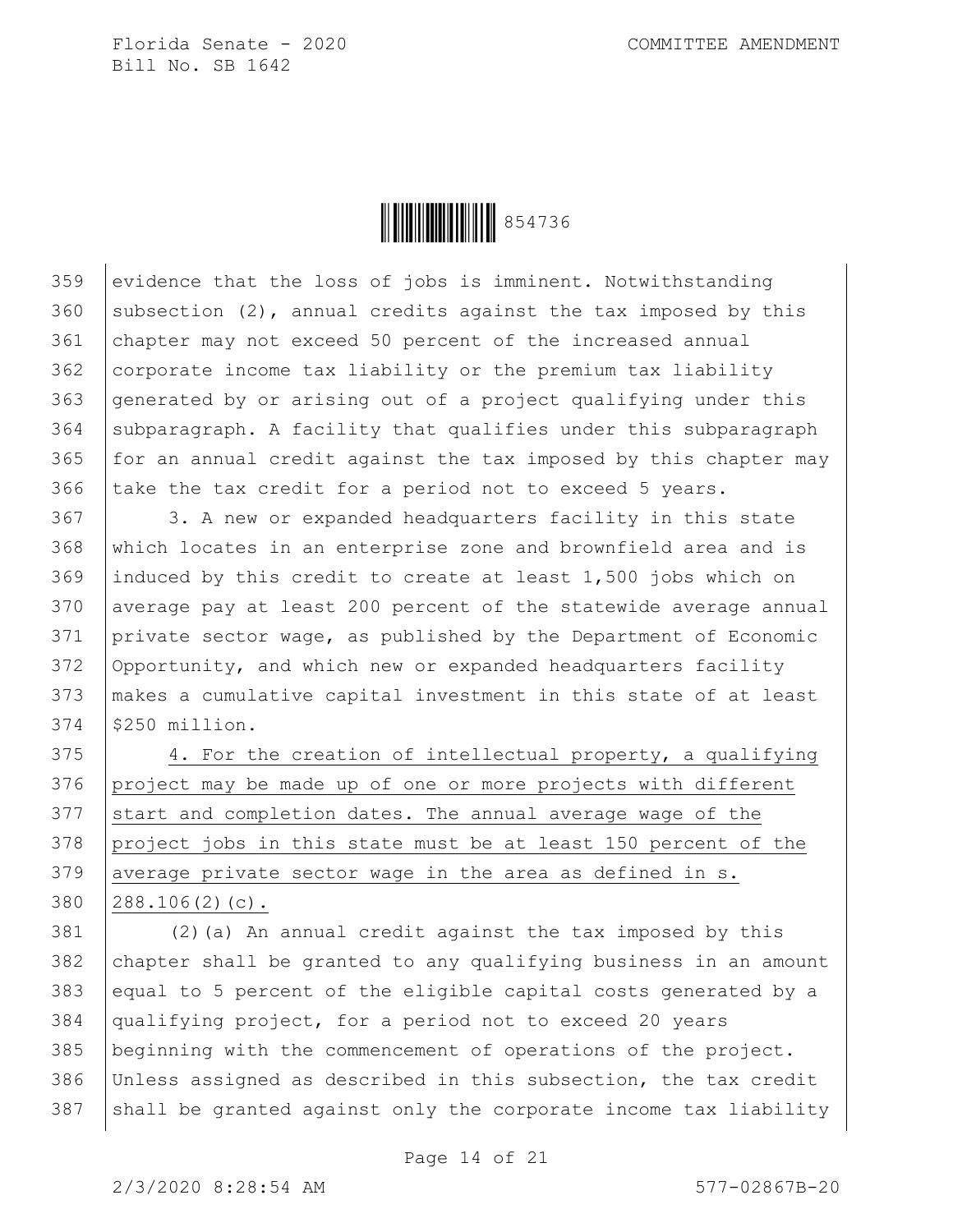

 or the premium tax liability generated by or arising out of the qualifying project, and the sum of all tax credits provided pursuant to this section shall not exceed 100 percent of the eligible capital costs of the project. In no event may any 392 credit granted under this section be carried forward or backward by any qualifying business with respect to a subsequent or prior year. The annual tax credit granted under this section shall not exceed the following percentages of the annual corporate income 396 tax liability or the premium tax liability generated by or arising out of a qualifying project:

398 | 1. One hundred percent for a qualifying project which results in a cumulative capital investment of at least \$100 million.

 2. Seventy-five percent for a qualifying project which 402 results in a cumulative capital investment of at least \$50 million but less than \$100 million.

 3. Fifty percent for a qualifying project which results in a cumulative capital investment of at least \$25 million but less than \$50 million.

 (b) A qualifying project which results in a cumulative 408 capital investment of less than \$25 million is not eligible for the capital investment tax credit. An insurance company claiming a credit against premium tax liability under this program shall 411 not be required to pay any additional retaliatory tax levied pursuant to s. 624.5091 as a result of claiming such credit. Because credits under this section are available to an insurance company, s. 624.5091 does not limit such credit in any manner.

 (c) A qualifying business that establishes a qualifying project that includes locating a new solar panel manufacturing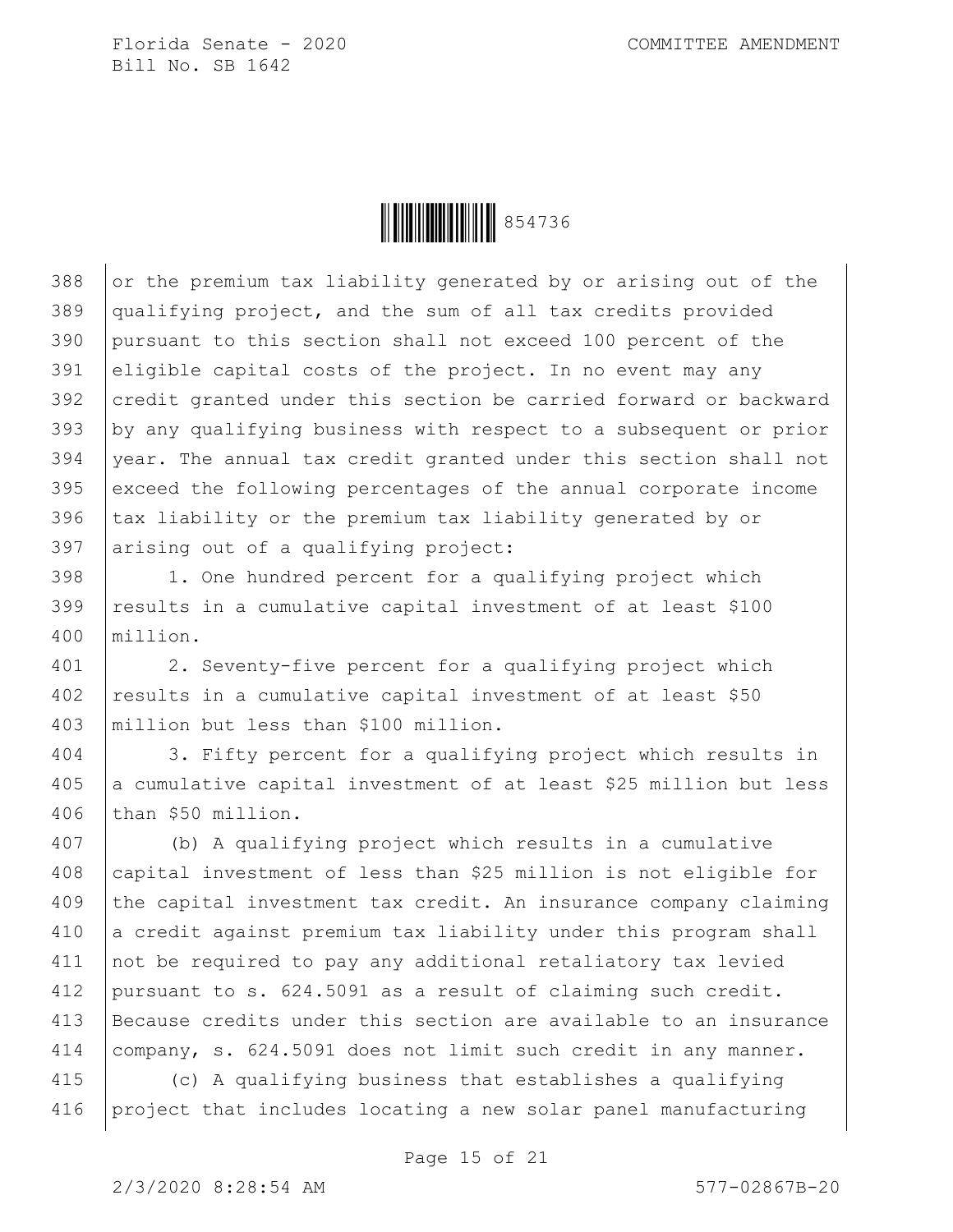

417 facility in this state that generates a minimum of 400 jobs 418 within 6 months after commencement of operations with an average 419 salary of at least  $$50,000$  may assign or transfer the annual 420  $|$  credit, or any portion thereof, granted under this section to  $421$  any other business. However, the amount of the tax credit that 422 may be transferred in any year shall be the lesser of the 423 qualifying business's state corporate income tax liability for 424 that year, as limited by the percentages applicable under 425 paragraph (a) and as calculated prior to taking any credit 426 pursuant to this section, or the credit amount granted for that 427 year. A business receiving the transferred or assigned credits  $428$   $\mid$  may use the credits only in the year received, and the credits 429  $\mid$  may not be carried forward or backward. To perfect the transfer, 430 the transferor shall provide the department with a written 431 transfer statement notifying the department of the transferor's 432 intent to transfer the tax credits to the transferee; the date 433 the transfer is effective; the transferee's name, address, and 434 | federal taxpayer identification number; the tax period; and the 435 amount of tax credits to be transferred. The department shall, 436 upon receipt of a transfer statement conforming to the 437 | requirements of this paragraph, provide the transferee with a 438 certificate reflecting the tax credit amounts transferred. A 439 copy of the certificate must be attached to each tax return for 440 which the transferee seeks to apply such tax credits.

441 (d) If the credit granted under subparagraph (a)1. is not 442 fully used in any one year because of insufficient tax liability 443 on the part of the qualifying business, the unused amounts may 444 be used in any one year or years beginning with the 21st year 445 after the commencement of operations of the project and ending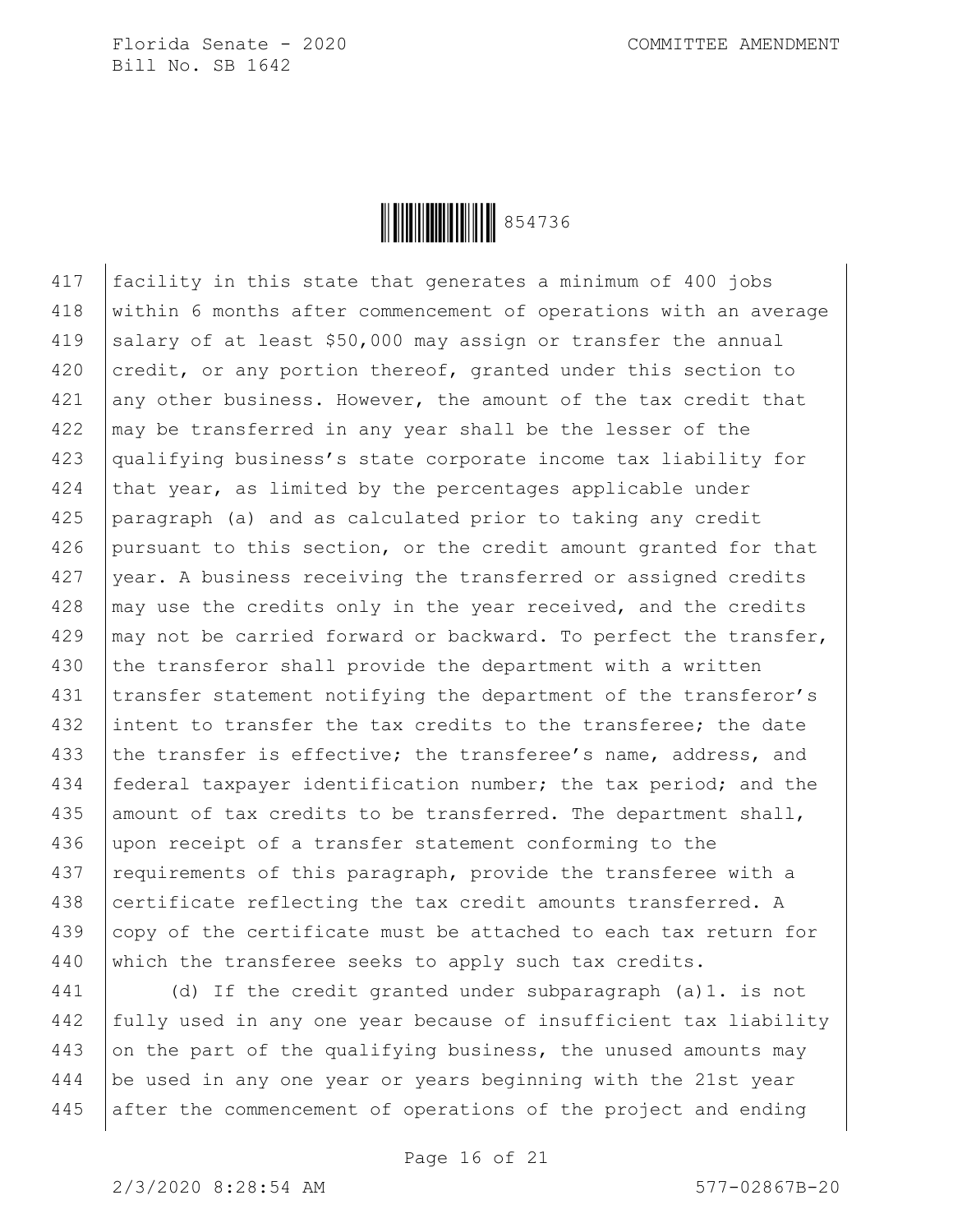Ì854736BÎ854736

446 the 30th year after the commencement of operations of the 447 project.

448 (3)(a) Notwithstanding subsection (2), a credit against the 449  $\vert$  tax imposed by this chapter, against state taxes collected or 450 accrued under chapter 212, or against a stated combination of 451 the two taxes shall be granted to a qualifying business that 452 establishes a qualifying project pursuant to subparagraph 453  $(1)(h)$ 4. for which the cumulative capital investment of one or 454 more projects is an aggregate of at least \$50 million per year 455  $for 3 years, and the capital investment of each individual$ 456 project is at least \$3.75 million. The tax credit shall be 457 granted in an amount equal to 20 percent of the eligible capital 458 costs generated by the qualifying project. The tax credit shall 459 be granted against the tax liability of the qualifying business. 460 (b) If the credit granted under this subsection is not 461 fully used in 1 year because of insufficient tax liability on 462 the part of the qualifying business, the unused amounts may be 463 transferred or used in any one year or years beginning with the 464 vear of the completion date of the project and ending the 9th 465 year after the completion date of the project. A business 466 receiving the transferred credits may use the credits only in 467 the year received, and the credits may not be carried forward or 468 backward. A transfer must be perfected in accordance with the 469 | requirements of paragraph  $(2)(c)$ .

470 (4)(a) Notwithstanding subsection (2), an annual credit 471 against the tax imposed by this chapter shall be granted to a 472 qualifying business which establishes a qualifying project 473 pursuant to subparagraph (1)(h)3.  $\left\{\frac{1}{q}\right\}$ , in an amount equal 474 to the lesser of \$15 million or 5 percent of the eligible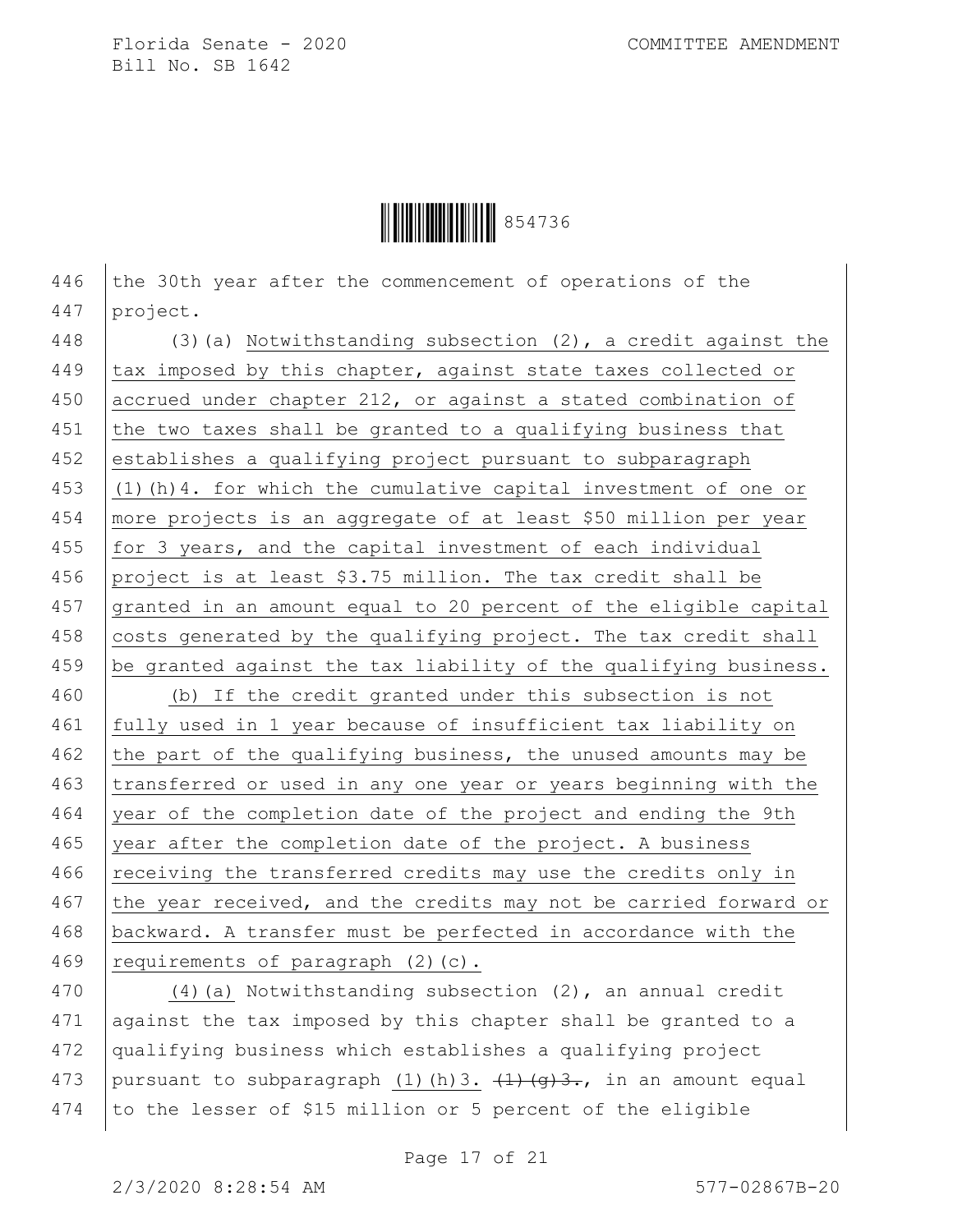

475 capital costs made in connection with a qualifying project, for 476 a period not to exceed 20 years beginning with the commencement of operations of the project. The tax credit shall be granted against the corporate income tax liability of the qualifying business and as further provided in paragraph (c). The total tax 480 credit provided pursuant to this subsection shall be equal to no more than 100 percent of the eligible capital costs of the qualifying project.

 (b) If the credit granted under this subsection is not fully used in any one year because of insufficient tax liability on the part of the qualifying business, the unused amount may be 486 carried forward for a period not to exceed 20 years after the commencement of operations of the project. The carryover credit | may be used in a subsequent year when the tax imposed by this chapter for that year exceeds the credit for which the qualifying business is eligible in that year under this 491 subsection after applying the other credits and unused 492 | carryovers in the order provided by s. 220.02(8).

 (c) The credit granted under this subsection may be used in whole or in part by the qualifying business or any corporation 495 that is either a member of that qualifying business's affiliated  $q$ roup of corporations, is a related entity taxable as a 497 cooperative under subchapter T of the Internal Revenue Code, or, if the qualifying business is an entity taxable as a cooperative under subchapter T of the Internal Revenue Code, is related to 500 the qualifying business. Any entity related to the qualifying business may continue to file as a member of a Florida-nexus consolidated group pursuant to a prior election made under s.  $\{220.131(1)$ , Florida Statutes (1985), even if the parent of the

Page 18 of 21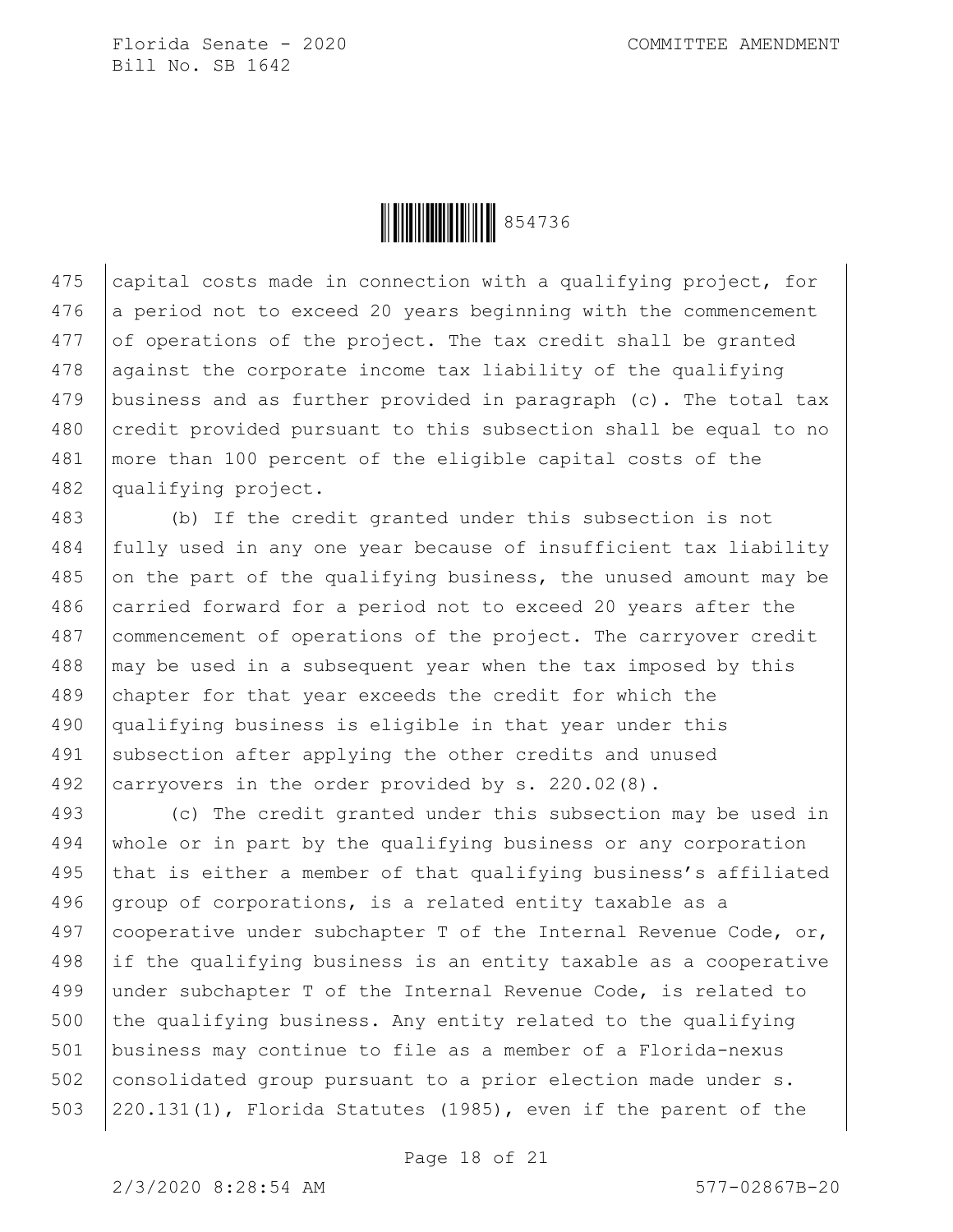

 $504$  group changes due to a direct or indirect acquisition of the 505 former common parent of the group. Any credit can be used by any 506 of the affiliated companies or related entities referenced in 507 this paragraph to the same extent as it could have been used by 508 the qualifying business. However, any such use shall not operate 509 to increase the amount of the credit or extend the period within 510 which the credit must be used.

511  $(5)(4)$  Prior to receiving tax credits pursuant to this 512 section, a qualifying business must achieve and maintain the 513 minimum employment goals beginning with the commencement of 514 operations or the completion date of  $a\text{+}$  a qualifying project and 515 continuing each year thereafter during which tax credits are 516 | available pursuant to this section.

 (6)  $\left(5\right)$  Applications shall be reviewed and certified pursuant to s. 288.061. The Department of Economic Opportunity, 519 | upon a recommendation by Enterprise Florida, Inc., shall first certify a business as eligible to receive tax credits pursuant to this section prior to the commencement of operations or the completion date of a qualifying project, and such certification shall be transmitted to the Department of Revenue. Upon receipt 524 of the certification, the Department of Revenue shall enter into 525 a written agreement with the qualifying business specifying, at  $\vert$  a minimum, the method by which income generated by or arising out of the qualifying project will be determined.

 $(7)$  (6) The Department of Economic Opportunity, in consultation with Enterprise Florida, Inc., is authorized to develop the necessary guidelines and application materials for 531 the certification process described in subsection (6)  $\left(5\right)$ .  $(8)$  (7) It shall be the responsibility of the qualifying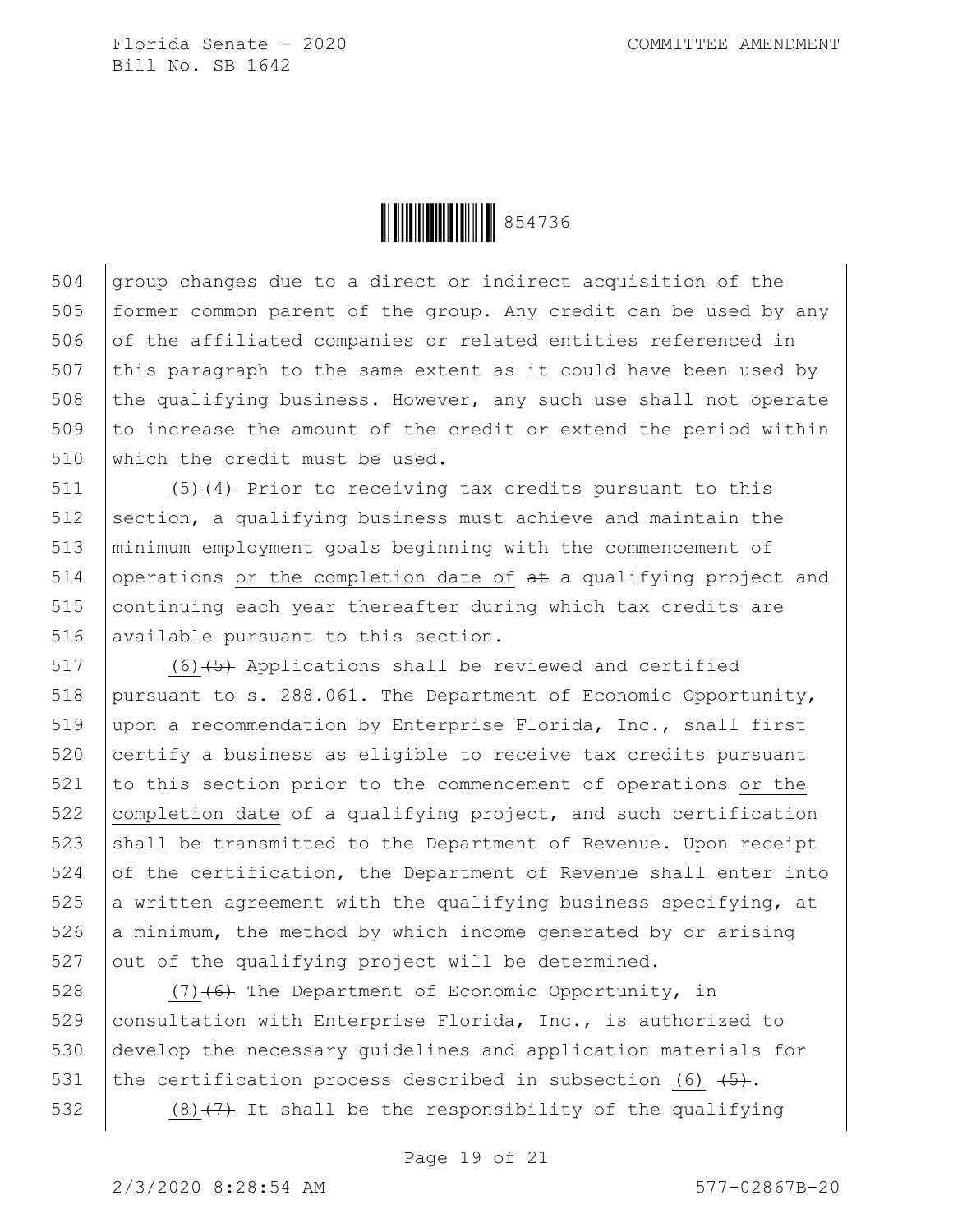

| 533 | business to affirmatively demonstrate to the satisfaction of the |
|-----|------------------------------------------------------------------|
| 534 | Department of Revenue that such business meets the job creation  |
| 535 | and capital investment requirements of this section.             |
| 536 | $(9)$ $(8)$ The Department of Revenue may specify by rule the    |
| 537 | methods by which a project's pro forma annual taxable income is  |
| 538 | determined.                                                      |
| 539 | Section 5. Paragraph (d) of subsection (2) of section            |
| 540 | 288.1089, Florida Statutes, is amended to read:                  |
| 541 | 288.1089 Innovation Incentive Program.-                          |
| 542 | (2) As used in this section, the term:                           |
| 543 | (d) "Cumulative investment" means cumulative capital             |
| 544 | investment and all eligible capital costs, as defined in former  |
| 545 | s. 220.191, Florida Statutes 2019.                               |
| 546 | Section 6. Except as otherwise expressly provided in this        |
| 547 | act, this act shall take effect upon becoming a law.             |
| 548 |                                                                  |
| 549 | ================= T I T L E A M E N D M E N T ======             |
| 550 | And the title is amended as follows:                             |
| 551 | Delete everything before the enacting clause                     |
| 552 | and insert:                                                      |
| 553 | A bill to be entitled                                            |
| 554 | An act relating to tax exemptions; amending s.                   |
| 555 | 196.1978, F.S.; revising the affordable housing                  |
| 556 | property exemption to exempt from ad valorem taxation,           |
| 557 | rather than provide a discount to, certain multifamily           |
| 558 | projects after a certain timeframe; making clarifying            |
| 559 | changes; amending s. 212.08, F.S.; providing a sales             |
| 560 | tax exemption for certain aircraft equipment used as             |
| 561 | part of certain governmental contracts; providing a              |

Page 20 of 21